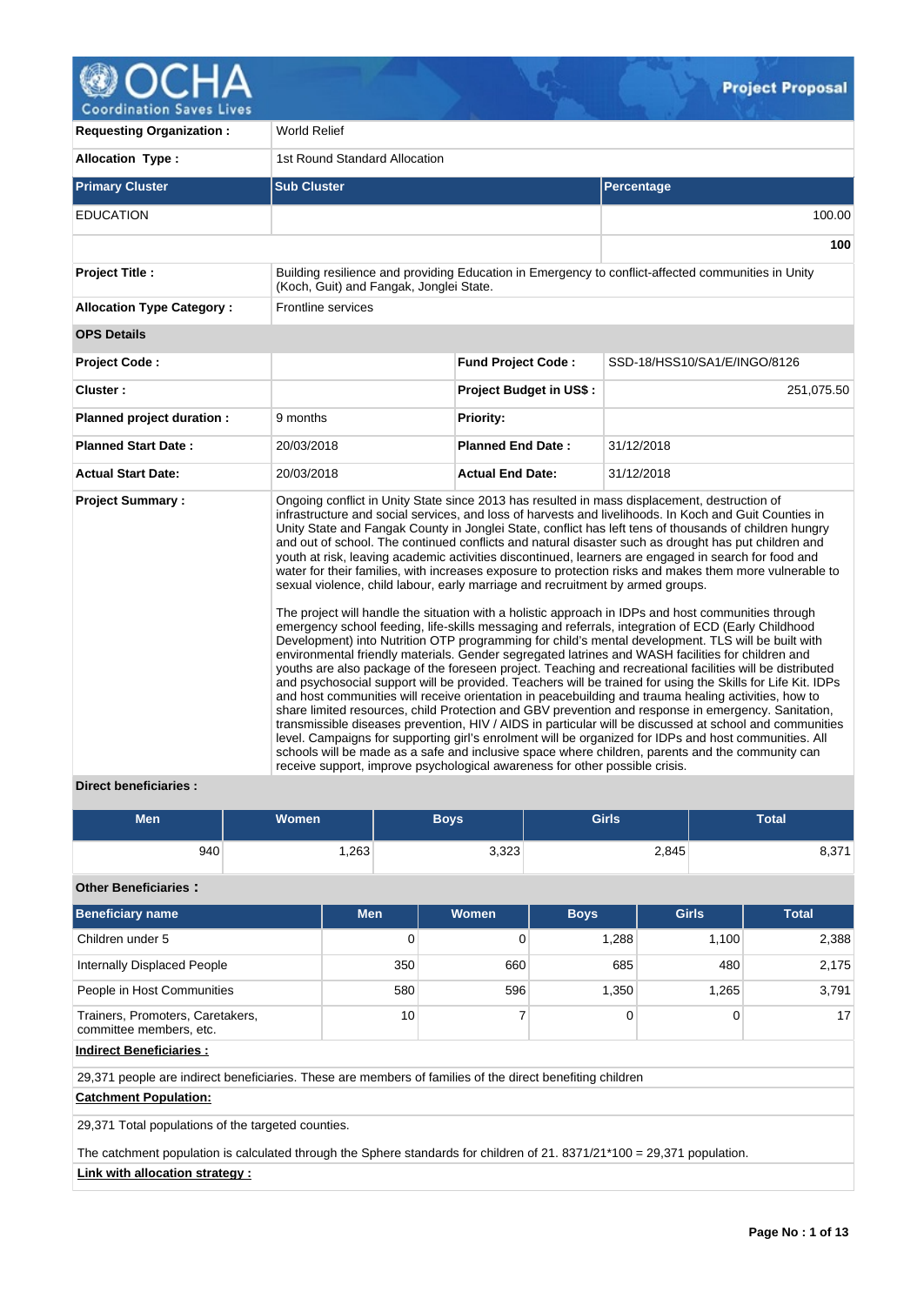This project will benefit the children aged 3 – 18 years and young people through provision of emergency school feeding, life-skills messages and referrals and provide access to learning opportunities include providing temporary/emergency learning spaces, provided school supplies and facilities, emergency teaching/learning materials, Integration of ECD into nutrition OTP programming and protection through establishment of Child-Friendly Spaces (CFS) for the affected children and young people that will enhance education continuity and improve enrollment rates in schools. The project will also impart coping mechanism to the affected children and young people through psychosocial support, trauma healing as well recreational activities that strengthen their skills and become confident, self-reliant, achievement-oriented and emotionally controlled. This project will focus on areas not covered by IMPACT / or GESS in order to benefit children and young people, including teachers whose schools are not benefiting from IMPACT/ or GESS project to provide incentives to volunteer teachers.

## **Sub-Grants to Implementing Partners :**

| <b>Partner Name</b>                                   | <b>Partner Type</b> | <b>Budget in US\$</b>       |            |
|-------------------------------------------------------|---------------------|-----------------------------|------------|
|                                                       |                     |                             |            |
| Other funding secured for the same project (to date): |                     |                             |            |
| <b>Other Funding Source</b>                           |                     | <b>Other Funding Amount</b> |            |
| <b>UNICEF</b>                                         |                     |                             | 955,000.00 |

## **Organization focal point :**

| <b>Name</b>       | Title                                                                                         | Email             | Phone          |
|-------------------|-----------------------------------------------------------------------------------------------|-------------------|----------------|
| Charles Franzén   | <b>Country Director</b>                                                                       | CFranzen@wr.org   | +211 922400027 |
| Heidi Dessecker   | Program Officer - HQ<br>World Relief 7 East<br><b>Baltimore Street</b><br>Baltimore, MD 21202 | HDessecker@wr.org | +443.451.1970  |
| Paul Lokaba       | <b>Education Program</b><br>Manager                                                           | plokaba@wr.org    | +211 955555007 |
| <b>BACKGROUND</b> |                                                                                               |                   |                |

#### **1. Humanitarian context analysis**

Education options are limited, and young boys and teachers are often compelled take up arms to protect their territory. School enrollment rates remain low as schools have been destroyed and teachers and students displaced in the fighting. Only a fraction of the schools in the targeted areas have remained open or have been able to reopen since the outbreak of the conflict in 2013. In Koch County, only 11 out of 57 schools were re-opened since January 2017 Southern Unity crisis as many of those schools remained closed due to the continued fighting in parts of the county. Recently in September 4th 2017, Pakur Primary School was looted, burned and destroyed leaving the whole population displaced. In Guit County, only 9 out of 25 schools have re-opened with in-adequate routine supervision because of insecurity since the 2013 conflict. WRSS's assessment supported by the Education Cluster in Koch found the greatest needs to be establishment of new TLS and classrooms and rehabilitation, provision of schools supplies and school equipment, improvement of school hygiene and sanitation through the establishment of latrines, availability of water resources for schools, incentives payment of teachers, fencing of schools and provision of capacity building trainings for teachers. WRSS's assessment in Guit and Fangak came to similar conclusions, adding emphasis on the need for school feeding or take-home rations programming. According to Fewsnet June 17 to January 2018 outlook (IPC Phase 4) the poor food security situation is expected to persist in most parts of Jonglei. Food production has been described as below average following conflict, displacement and increased disease incidence affecting the population. Further deterioration in food security is expected towards the end of 2017 when households deplete food stocks from likely below average production. Sustained scale up of services is therefore essential to reach the affected population in Fangak County. World Relief aims to contribute to the reduction of morbidity and mortality through sustained scale up of basic services to reduce the impact of malnutrition among children. WR conducted a food for education rapid assessment in May 2017 and the report indicates that 1497 boys and 929 girls (58% girls) dropped out of school due to wide spread insecurity in the area, food shortage and inaccessibility of the schools to pupils. It should also be noted that within the same period, 51 male and 22 female teachers are reported to have left teaching due to low

#### **2. Needs assessment**

only a 3.3% of those interviewed confirmed that the household survives on it.

Through the disruption of the livelihood systems of the population in the Greater Upper Nile of Unity and Jonglei States due to the fighting, the entire communities and children in specific have been suffering from malnutrition and has encouraged high drop out in schools.

incentives to meet their personal demands. Limited Livelihood strategies and sources of income have direct impact on the well-being of a population as it determines the ability to meet basic needs. Most (64%) of IDPs have food distribution as their only source of livelihood and

Education facilities were destroyed, looted and burned for several times because of the prolonged war between SPLA and SPLA-IO. In many affected communities, number of children who went to schools were also very few. No major efforts has been done toward constructing schools and improve the facilities after the August 2015 agreement as there was long way to go interns of improving the socioeconomic infrastructure which were almost non-existed. On top of this most of those few and poorly equipped education facilities have been either dismantled or burnt out due to the war in the localities between the SS government and the opposition groups. As a consequence, there is very wide gap in need for the education facilities in the target areas. WR has been responding to humanitarian needs in the target communities, needs were identified using various assessments and rapid surveys that WR has been doing in the target areas. Ongoing situation monitoring reports have also been additional sources.

School age children, teachers and Teachers and Parents committees are identified to be main direct beneficiaries. This is because of the necessity to have capable teachers and parents follow up and capacity development to provide quality services and improve enrollment.

## **3. Description Of Beneficiaries**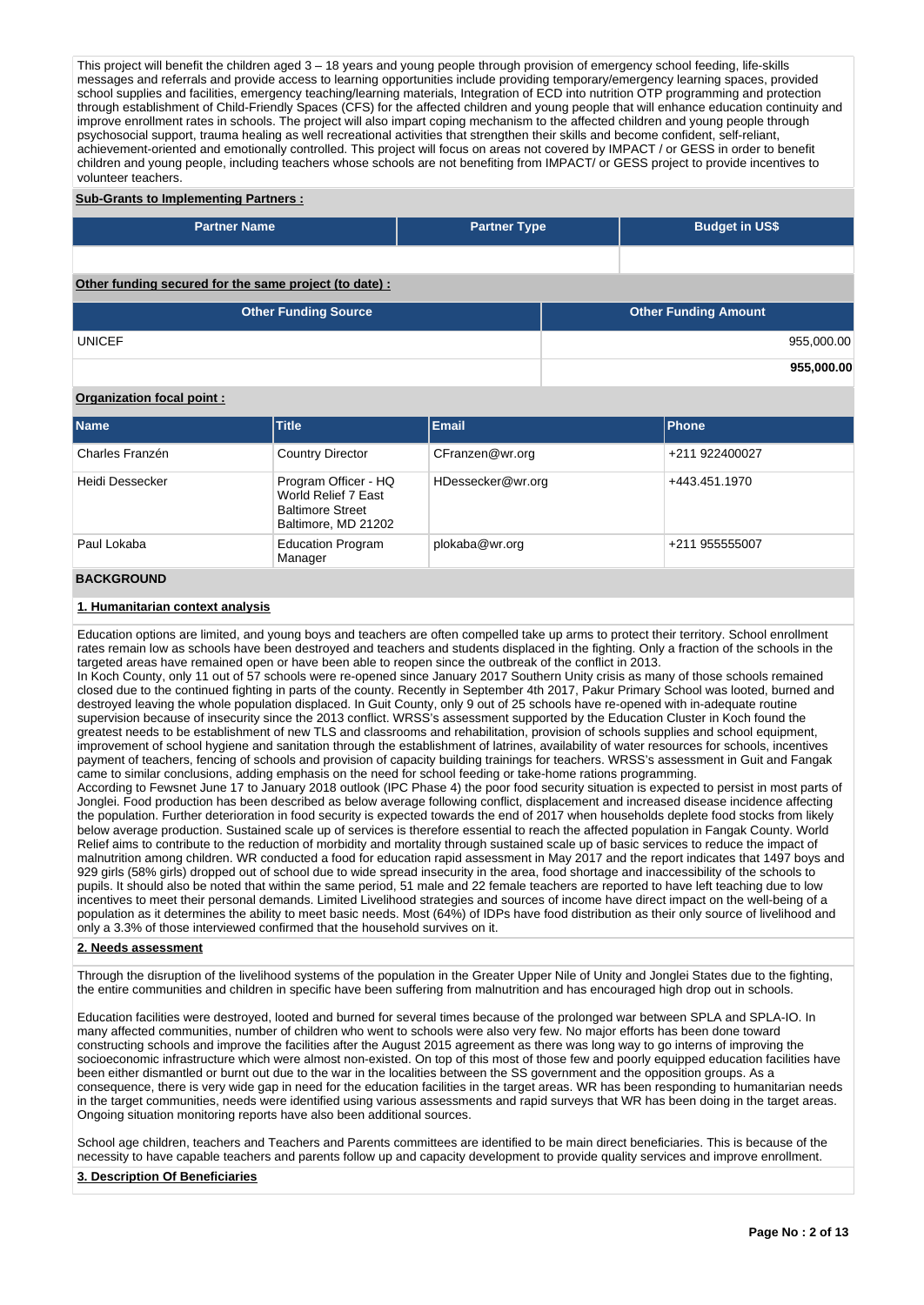#### Total: 8,371 individuals; learners, teachers, community members

Descriptions of the beneficiaries: \* Children benefiting from 20 semi-permanent structures (TLs) in three (3) locations (Koch, Guit, and Fangak), serving 6,168 learners as follows: 1) By Gender 6,168: (Boys: 3323 Girls: 2845) \*By Category: Host community children 2,615 – M: 1,350; F: 1,265 IDP children :1,165 M: 685; F: 480 \* Trainers 17

# **4. Grant Request Justification**

WR has extensive experience in education programming in South Sudan and is committed to building education systems within the country so that all children are able to access basic education. From 2010-2012, WR worked closely with the Episcopal Church in Sudan (ECS) in seven (7) states through DFID's Basic Services Fund (BSF), training over 400 teachers in three stages of in-service training, conducting PTA and education administrators trainings, and advancing the curriculum development. From 2014 to-date, WR is implementing a UNICEF funded EiE projects in Bentiu PoC and has managed to integrate 3 ECD into nutrition OTP programme and also established school gardens. In 2016, WR started to implement a CHF funded education in emergencies project in Guit and Koch Counties in collaboration with the State Ministry of Education and SSHF. WR has successfully implemented SSHF SA 1 emergency school feeding project across Koch, Guit and Fangak Counties which has improved the enrollment in 2017. WR's humanitarian work in Bentiu PoC, Koch, Guit of Unity State and Fangak County of Jonglei State has exposed us to the extensive education needs of children within the country, including the need for trauma counseling infused into education programs.

Through the disruption of the livelihood systems of the population in the Greater Upper Nile of Unity and Jonglei States due to the fighting, the entire communities and children in specific have been suffering from malnutrition and has encouraged high drop out in schools. The project will implement an integrated education intervention through the emergency school feeding, life-skills messages and referrals of GBVs survivors for both girls and women. The project will directly benefit 8,371 beneficiaries during the project lifespan across Koch, Guit and Fangak. The emergency school feeding implementation will be through the provision of food to school children, In-school meals (children are fed breakfast & Lunch in schools) and take-home rations for girls as transfers of food resources to entire families conditional upon school enrollment and regular attendance of children. The parents will be involved to supervise the food measurement, food preparation, storage, handling kitchen dishes, washing hands before eating, collect firewood, fetch water, prepare and cook school meals and build school infrastructures and also provide condiments of other food stuffs to improve the quality or palatability of school meals. Parents will be encouraged to develop and carry out advocacy initiatives on issues related to Emergency School Feeding. Children will receive meals during school hours and get value transfers as incentives for daily attendance and encouraged parents to send their children to attend schools. On-site kitchen facilities will be provided and coworkers will be hired at each school to prepare food to children. Biscuits and high energy food will also be provided to the children particularly schools in rural communities. Food items that are available at the locations will be locally procured while biscuits and high energy foods are procured from Juba. School gardens will be set up to provide children with skills in vegetable production and could produce vegetables used to improve the nutritional content and palatability of the school meals. With poor pupil enrollment, attendance and retention in the school system, parents will be provided with adult literacy and numeracy classes to improve children's enrollment as resulted from high illiteracy rate towards the importance of children's education.

#### **5. Complementarity**

WR has been implementing nutrition, health and Food and Livelihood security programs in the targeted areas in an integrated manner. These existing programs would greatly complement to this project. The nutrition program provides nutrition support to children and lactating and pregnant women. The food security and livelihood program has also been supporting the families to improve their food production availability which indirectly complements to this project in the form of enabling families to feed and send their children to schools. The health program also addresses schools in the form of school health clubs formation and support. WASH also supports in hygiene promotion and awareness both in schools and communities in order to improve and have a conducive environment. Through Protection, school clubs are trained on child rights, GBV cases and referral pathways.

This project will provide emergency school feeding include The emergency school feeding strategies include parents help to build schools infrastructures, provide condiments of other food stuffs to improve the quality or palatability of school meal, parents collect firewood, water, prepare and cook school meals. Also supervise the food measurement, food preparation, storage and handling as well as washing hands before eating and so forth. Parents will be encouraged to develop and carryout advocacy initiatives on issues related to Emergency School Feeding. Children will receive meals during school hours and get value transfers as incentives for daily attendance and encouraged parents to send their children to attend schools. On-site kitchen facilities will be provided and cookers will be hired at each school to prepare food to children. Biscuits and high energy food will also be provided to the children. Food items that are available at the locations will be locally procured while biscuits and high energy foods are procured from Juba. School gardens will be set up to provide children with skills on vegetable production and could produce vegetables used to improve the nutritional content and palatability of the school meals.

The project will support the adult literacy classes to link into poor pupil enrollment, attendance and retention in the school system in communities where parents are illiterate. Additionally, the project will also implement life-skills messages and referrals and access to quality education for children, young people and adults affected by conflicts as well foster the capacity of early childhood development (ECD) programs through integration into nutrition OTP programming. World Relief will coordinate the project activities with UNICEF, SMoGEI and education partners during the project implementation as it's aimed to strengthen the partnerships.

In partnership with UNICEF, World Relief has achieved to established 42 temporary learning spaces at Liech Primary School – Bentiu PoC and seven ECD sites, including ECD centers integrated at OTP Nutrition centers to serve as safe spaces for recreation and psychological support. With the ECD support, these has increased enrollment rates of children in the PoC schools by imparting ECD knowledge and skills to teachers on how to handle children at the early stage. World Relief has trained 210 teachers across Bentiu PoC, Koch, Guit and Fangak through In-service teacher training, psychosocial support and life-skills.

World Relief proposes to continue to implement emergency school feeding in Koch and Guit Counties of Unity State and Fangak of Jonglei State because many children have missed schooling due to the continuous fighting which has cause starvation and leading high drop out of children from schools in those areas and endangering the future of these children.

# **LOGICAL FRAMEWORK**

#### **Overall project objective**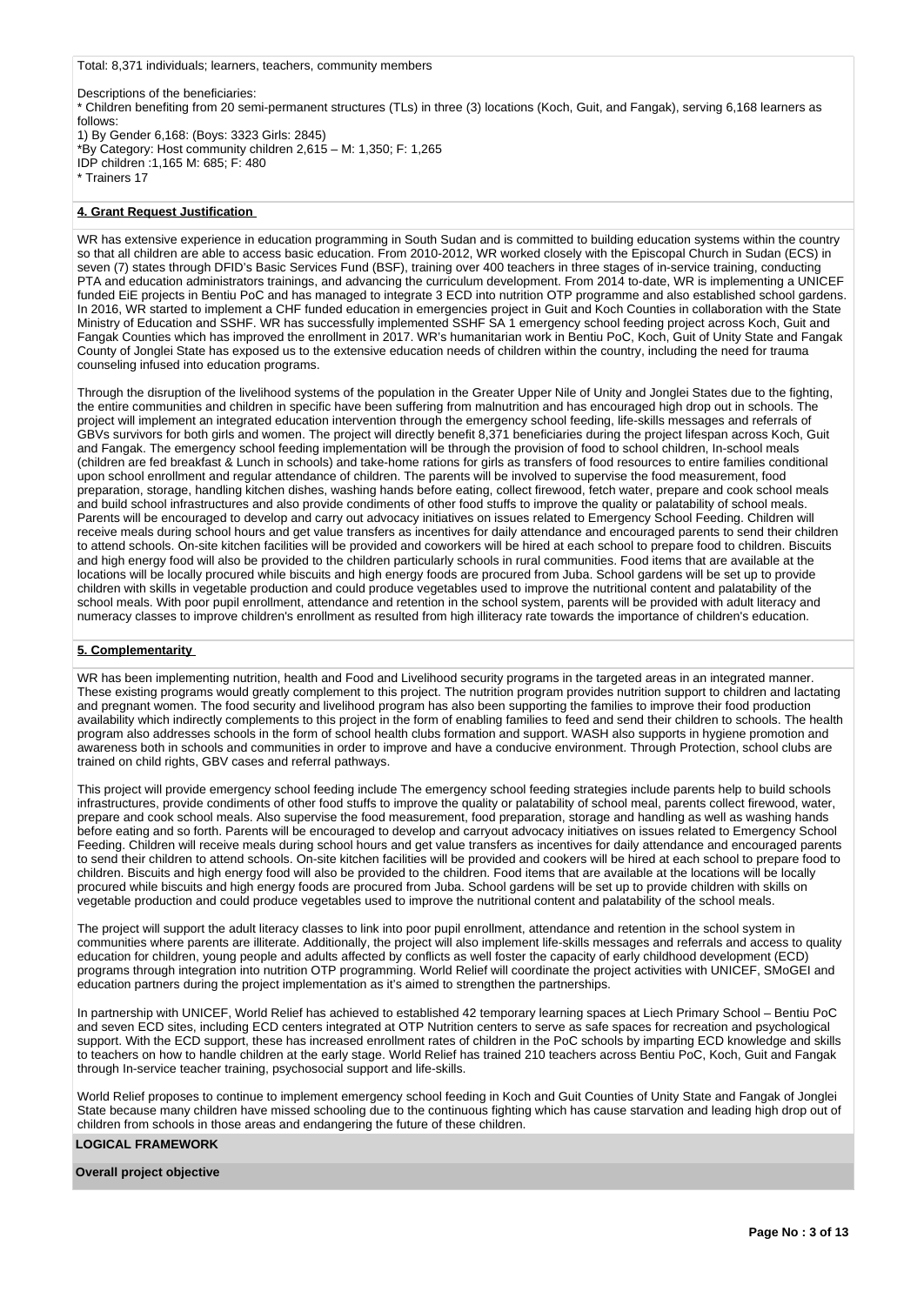Crisis affected girls and boys (3 - 18 yrs) have access to safe, healing and inclusive learning:

World Relief has set out to achieve the following objectives from the humanitarian interventions in the affected communities through provision of emergency school feeding, life-skills messages for improved learning opportunities to children in Koch and Guit (Unity State) and Fangak County of Jonglei State: This project aims at providing emergency school feeding through provision of food to school children, In-school meals and transfers of food resources to entire families conditional upon school enrollment and regular attendance of children and also have access to safe, protective and quality education, including recreation, life skills and psychosocial support to vulnerable girls and boys. The IDPs and host communities are in dire situations due to the continued fighting which has resulted into massive displacement and famine in Greater Upper Nile (Unity and Jonglei States). The planned intervention will provide not only emergency school feeding but also safe, inclusive and protective learning spaces (during establishment /setting /rehabilitation, environmentally friendly and local building materials will be used where possible, to minimize environmental impact) with gender segregated WASH facilities and teaching and recreational materials. The project will build capacities of education actors (teachers) and communities (PTA) on commodity management, storage and in protecting right of children for education in this humanitarian crisis and supporting recruited volunteer teachers through incentives, according to recent national and cluster guidelines and standards. The project will give special attention to girls' education as their enrollment rate is very low and dropout rate is very high in the country. This vulnerable segment of the society will be primary targets of the project as they are victims of harmful traditional and cultural practices.

## **EDUCATION**

| <b>Cluster objectives</b>                                                                                                                                                                                                                                | <b>Strategic Response Plan (SRP) objectives</b>                                                       | <b>Percentage of activities</b> |
|----------------------------------------------------------------------------------------------------------------------------------------------------------------------------------------------------------------------------------------------------------|-------------------------------------------------------------------------------------------------------|---------------------------------|
| Provide crisis-affected girls and boys (3-18)<br>years) with access to safe, protective and<br>inclusive learning environments, including<br>protective services and referral pathways<br>through schools                                                | SO1: Save lives by providing timely and<br>integrated multisector assistance to reduce<br>acute needs | 40                              |
| Strengthen cognitive skills of crisis-affected<br>boys and girls                                                                                                                                                                                         | SO2: Reinforce protection and promote<br>access to basic services for the most<br>vulnerable people   | 40                              |
| Improve crisis-affected girls', boys' and<br>communities' ability to cope with<br>emergencies through relevant education<br>activities and capacity development,<br>including psychosocial support and life-<br>saving messaging to reduce vulnerability | SO3: Support at-risk communities to sustain<br>their capacity to cope with significant threats        | 20                              |

**Contribution to Cluster/Sector Objectives :** This project will provide an integrated education intervention through emergency school feeding in Koch, Guit and Fangak in which children are fed with meals both ready-made food (Energy Biscuits) and In-school meals (breakfast & Lunch), transfers to food resources to entire families conditional upon school enrollment and regular attendance of children. In the nutshell, children especially girls and women will receive life-skills messages and referrals on GBVs cases as its estimated 2.34 million children aged 3.17 years to have severely food insecure, resulting to not limited to no access to basic education and early childhood development and GBVs issues in Bentiu PoC, Koch and Guit Counties of Unity State and New Fangak of Jonglei State. Through this SSHF 2018 SA 1 allocation, World Relief will contribute to the cluster objectives to: 1) Save lives and alleviate the suffering of those in need of assistance and protection. 2) Reinforce protection and promote access to basic services for the most vulnerable people. 3) Support at-risk communities to sustain their capacity to cope with significant threats.

#### **Outcome 1**

School enrollment, attendance, drop rate and performance of boys and girls on achievement in all assisted schools.

# **Output 1.1**

# **Description**

Increased number of children (boys and girls) as a result of school meals

#### **Assumptions & Risks**

Children are ready or available for registration and learning

# **Indicators**

|                 |                  |                                                                                     | <b>End cycle beneficiaries</b> |                                     | End<br>cycle |      |       |
|-----------------|------------------|-------------------------------------------------------------------------------------|--------------------------------|-------------------------------------|--------------|------|-------|
| Code            | <b>Cluster</b>   | <b>Indicator</b>                                                                    |                                | Men   Women   Boys   Girls   Target |              |      |       |
| Indicator 1.1.1 | <b>EDUCATION</b> | (Frontline Services) Number of children benefiting<br>from school feeding programme |                                |                                     | 3,32         | 2.84 | 6,168 |

**Means of Verification :** Admission Registers, Attendance Registers, Class Registers, Photos, distribution lists, monitoring Reports

# **Activities**

#### **Activity 1.1.1**

Conduct community mobilization through UNICEF "Back To Learning" initiatives in the supported schools and new schools.

#### **Activity 1.1.2**

Procurement of food supplies (Sorghum, Lentils, Cooking Oil, Salt) and ready-made food (biscuits, energy bars) for 20 supported schools. **Activity 1.1.3** 

Distribution of food supplies (Sorghum, Lentils, Cooking oil, Salt) and ready-made food (biscuits, energy bars) in 20 supported schools.

#### **Activity 1.1.4**

Establish on-site kitchen and storage facilities in new schools.

#### **Activity 1.1.5**

Recruit women as cooks or helpers in new schools for on-site kitchens (Koch, Guit (Unity State) and Fangak (Jonglei) and build their livelihoods opportunities.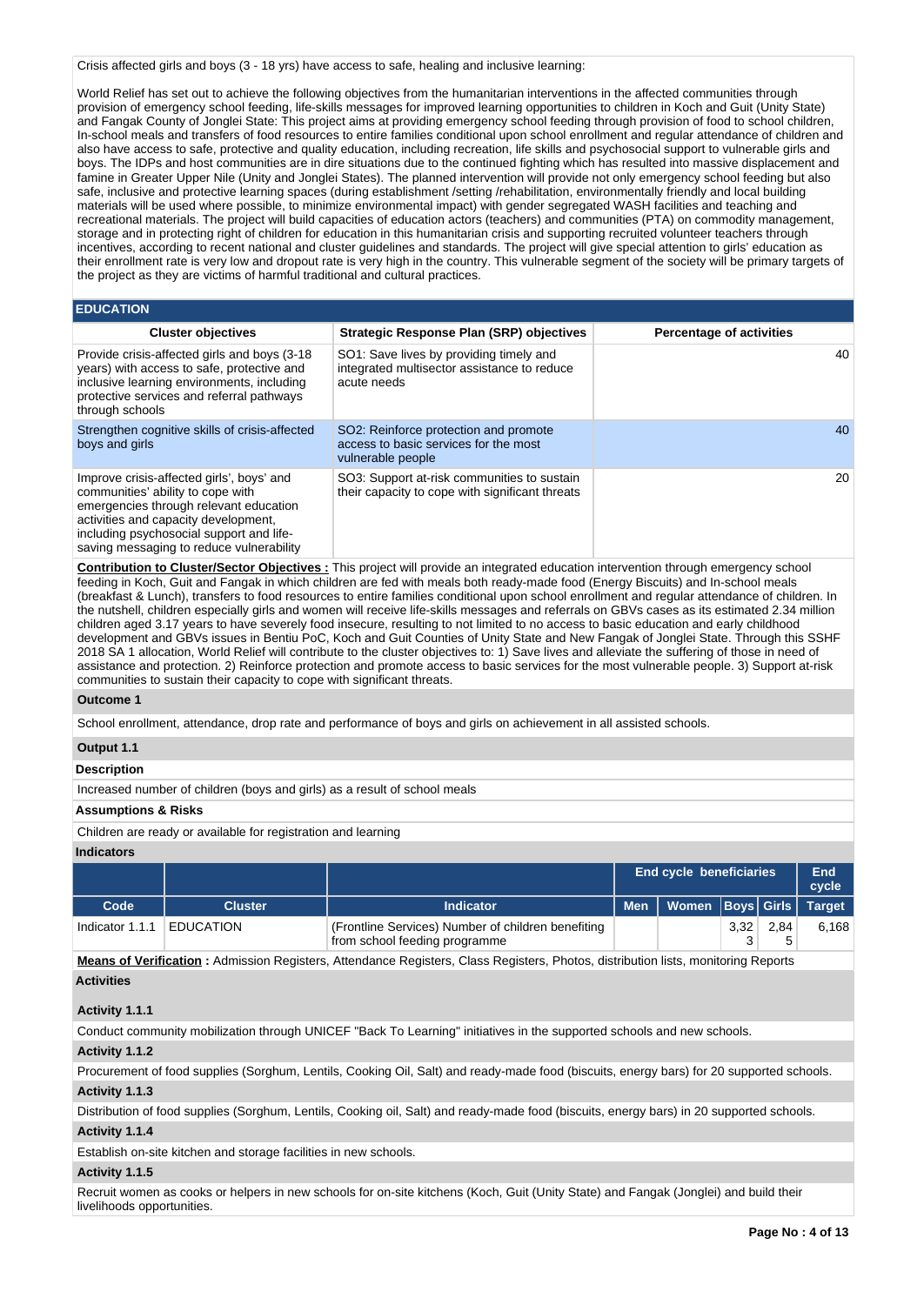# **Activity 1.1.6**

Establish school gardens and provide agricultural tools in 10 schools for gardening (sustainability).

#### **Activity 1.1.7**

Train teachers, PTA, learners and cooks on commodity management, storage, record keeping, data collection and food preparation

# **Activity 1.1.8**

Train teachers and PTA on life-saving, PSS and referral pathways mechanisms

# **Activity 1.1.9**

Conduct 4 protection mainstreaming workshops in schools and communities in Koch, Guit & Fangak

**Additional Targets :**

# **M & R**

# **Monitoring & Reporting plan**

World Relief's operation in South Sudan is directed by a Country Director. The Programs Director along with the Education Program Manager and Project Officers are responsible for overall management of this project and are supported by a Finance Manager, M&E Coordinator and logistics and administration staff. World Relief's Home Office also provides technical support in monitoring and reporting to ensure proper planning, implementation, and M&E of the project activities. This will be mainly done in conjunction with field Area Coordinators. A Program Officer, also based at the Home Office in Baltimore, will also support the project, particularly with reporting and monitoring, the project activities are mainly implemented through the supported schools managed by World Relief in the specified counties.

Overall, the logical framework approach (LFA) and the project workplan will be used as a basis for monitoring of the progress of the implementation against the planned targets to ensure timely completion of the activities as outlined in the implementation schedule. Progress monitoring will be conducted on a weekly and monthly basis. Weekly progress review will be done end of every week by the project staff which involves progress of the detailed tasks against the weekly schedule of detailed target breakdown. Monthly progress monitoring will also be conducted basically comparing the monthly achievements against monthly targets for each activity. In a similar manner, achievement of the project objectives and outputs will be monitored on a quarterly basis. Indicators progress tracking will be a basic framework for monitoring at this level. Progress of the achievement of the objectives/outputs will be measured by comparing the progress of the indicators toward the milestones set for each on quarterly basis. The tools that will be used include monthly data collection, student daily attendance sheet, activity monitoring sheet/report, group training evaluation template and Individual pre and post training assessment template to measure the impact of the project.

WRSS will use the raw data described above to monitor progress through monthly and quarterly project reports. Relevant information will be Systems for mobile communication via satellite phone and internet between implementation sites and WRSS Project Managers will be established from the onset. This will ensure that managers are able to communicate with implementing staff, up-to-date information is communicated to and from the field, and complaints and concerns can be raised. WRSS will also develop a feedback mechanism for beneficiaries. Comment boxes will be made available in all implementation sites to allow beneficiaries to provide feedback directly to WRSS.

In order to manage quality of the data in the reports, data will be collected from each school, and the synthesized monthly and quarterly reports will be sent to the Program Director and Country Director at the Juba Office and the Education Program Manager. Additionally, one Home Office technical staff will make site visits to track project success, review data, and speak with the community and local officials. Findings of all reports, site visits, meetings, and feedback will be used to adjust program implementation to ensure that program results will be achieved.

# **Workplan**

| <b>Activitydescription</b>                                                                                                                                                            | Year | 1 | $\mathbf{2}$ | 3            |              | 5        | 6 |   | 8 | 9 | 10 I | 11112 |     |
|---------------------------------------------------------------------------------------------------------------------------------------------------------------------------------------|------|---|--------------|--------------|--------------|----------|---|---|---|---|------|-------|-----|
| Activity 1.1.1: Conduct community mobilization through UNICEF "Back To<br>Learning" initiatives in the supported schools and new schools.                                             | 2018 |   |              | $\times$     | ΙX           |          |   | X |   |   | X    |       |     |
| Activity 1.1.2: Procurement of food supplies (Sorghum, Lentils, Cooking Oil, Salt)<br>and ready-made food (biscuits, energy bars) for 20 supported schools.                           | 2018 |   |              | $\mathsf{x}$ | <sup>X</sup> | $\times$ |   |   |   |   |      |       |     |
| Activity 1.1.3: Distribution of food supplies (Sorghum, Lentils, Cooking oil, Salt) and<br>ready-made food (biscuits, energy bars) in 20 supported schools.                           | 2018 |   |              |              | X            | $\times$ |   |   | X |   |      | X     | ΙX. |
| Activity 1.1.4: Establish on-site kitchen and storage facilities in new schools.                                                                                                      | 2018 |   |              | X            | <sup>X</sup> | $\times$ |   |   |   |   |      |       |     |
| Activity 1.1.5: Recruit women as cooks or helpers in new schools for on-site<br>kitchens (Koch, Guit (Unity State) and Fangak (Jonglei) and build their livelihoods<br>opportunities. | 2018 |   |              | X            | <sup>X</sup> |          |   |   |   |   |      |       |     |
| Activity 1.1.6: Establish school gardens and provide agricultural tools in 10 schools<br>for gardening (sustainability).                                                              | 2018 |   |              |              | X            | X        |   |   |   |   |      |       |     |
| Activity 1.1.7: Train teachers, PTA, learners and cooks on commodity<br>management, storage, record keeping, data collection and food preparation                                     | 2018 |   |              |              | X            | $\times$ |   |   |   | X |      |       |     |
| Activity 1.1.8: Train teachers and PTA on life-saving, PSS and referral pathways<br>mechanisms                                                                                        | 2018 |   |              |              | X            | X        |   |   |   | X |      |       |     |
| Activity 1.1.9: Conduct 4 protection mainstreaming workshops in schools and<br>communities in Koch, Guit & Fangak                                                                     | 2018 |   |              |              |              | X        |   |   |   | X |      |       |     |
| <b>OTHER INFO</b>                                                                                                                                                                     |      |   |              |              |              |          |   |   |   |   |      |       |     |
| <b>Accountability to Affected Populations</b>                                                                                                                                         |      |   |              |              |              |          |   |   |   |   |      |       |     |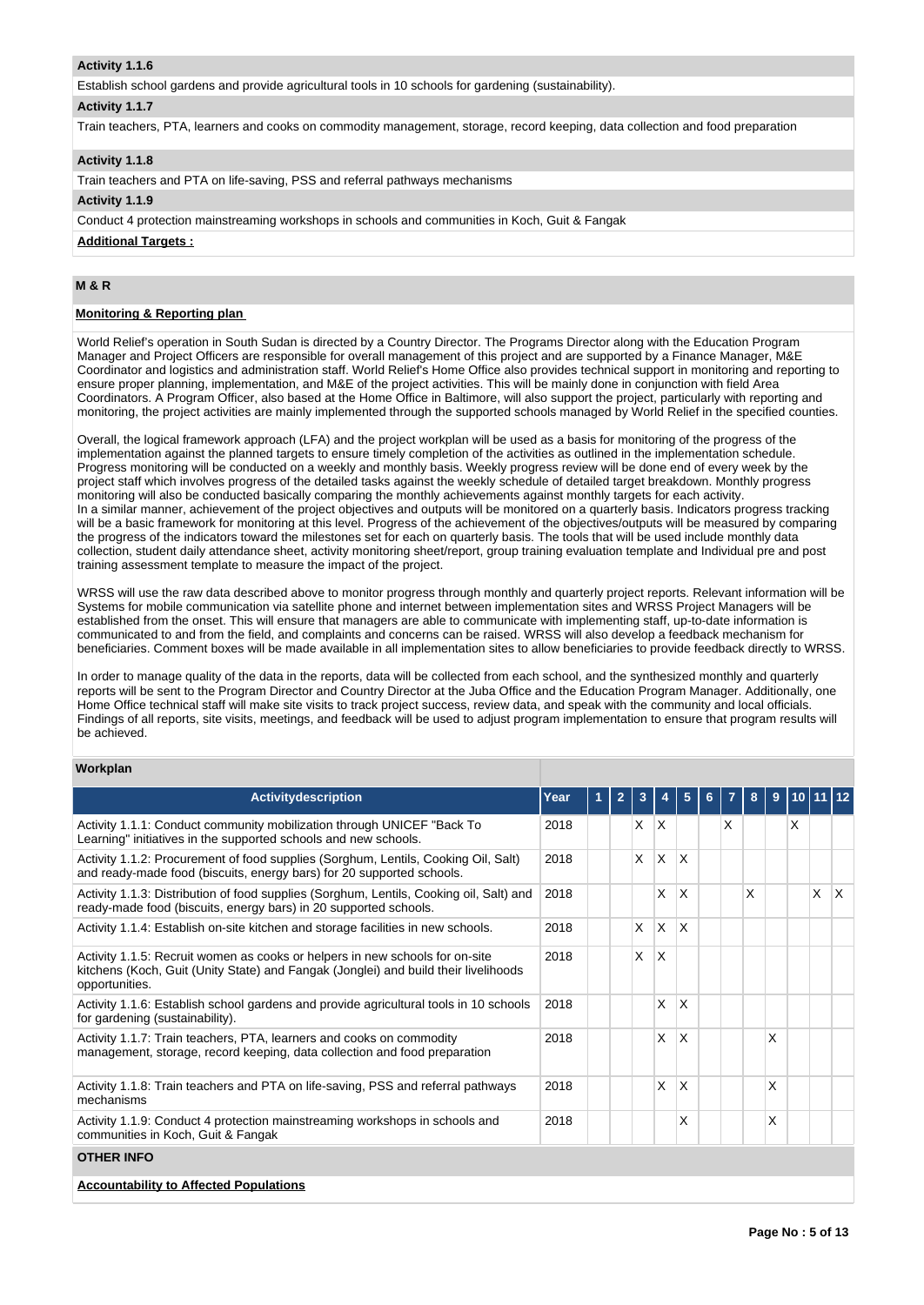WRSS is strictly adhering to Humanitarian standards in involving the beneficiaries in all the process of the project life span. The accountability measures/activities that should be undertaken to identify the needs of men, women, boys and girls include: by visibly demonstrate their commitment through personal engagement with the workforce and by showing concern for the health and safety of every individual. They should also demonstrate the same commitment to protecting the environment and process safety risk mitigation. The beneficiaries fully involve in the problem identification, prioritization and selection of the sites. This involvement will also continue in the course of the implementation and Monitoring & Evaluation of the project. WR will also continuously collect the feedback from the beneficiaries and the schools provide timely updates and incorporate the feedback from the communities. Parents will specifically involve in the quality improvement of the education and the services through PTAs.

The education project will target individuals, teachers, children and young people affected directly or indirectly regardless of their sex hence promoting gender equality throughout the project period. Female teachers will be mobilized and identified through active participation of PTA members and encouraging women involvement in the PTA executive leadership to strengthened gender sensitive during the project implementation. Monitoring and evaluation systems will capture information segregated by sex. Women will be involved in the entire process of the program - assessment, implementation, monitoring and evaluation. Girls who have drop Out of school will be mobilized through advocacy /or campaigns of Girl's Education and female teachers will be assigned to act as matrons in order to counsel girls to continue with their education. 64% of the children enrolled in schools will be girls. There is already Girl's Education Clubs (GEC) that plays a big role in educating fellow colleagues to concentrate in their studies in few schools established by World Relief and these groups plays a big role in educating fellow colleagues to concentrate in their education.

HIV/AIDS information and awareness will be integrated into teacher training, community training, and life-skills education and disseminated through all community and life-skills trainings under this project. World Relief will take care to protect the environment while implementing this project. When building temporary learning spaces, all precautions will be taken to ensure environmental sustainability. The local materials procured for the super structure will be bought from sources who ensure sustainable forestry practices. All waste from building sites will be collected and disposed in designated disposal area where possible the materials procured locally to prevent degradation of roads in the county.

The project will educate the community on waste disposal (ways to safely burn or bury waste) and the importance of using latrines. All ECD already integrated into nutrition OTP sites have latrines for use by beneficiaries. Three ECD at nutrition sites are located with nutrition and health facilities that have incinerators for waste disposal, and the 3 sites will bury the waste.

#### **Implementation Plan**

WRSS is a direct implementer of this project. However, the communities, the PTAs and the school teachers will play an important role in the implementation. WR continues to participate and coordinate with members of the Education cluster, UNICEF and other Humanitarian actors in the areas in order to insure complementary cooperation and avoid duplication of efforts within its operational areas. The project will also closely coordinate the implementation with relevant government ministries to make sure that the government offices also play a supportive and positive role in the course of the project implementation.

World Relief have built a strong collaboration with the MoE, community leaders and its members in order to strengthen and instill in them a "sense of ownership" during the project cycle.

Implementation will involve a mix of international, national non-local, national local and local partners that need to be managed. All staff (including local partners) will be trained and prepared to implement activities connected to this project. In this way it will be ensured that activities will continue if WR international and non-local staffs are unable to be on the ground in Koch. Our Education Program Manager will coordinate with the Education Cluster and Ministry of Education on a monthly basis, filling in the 5-W support and updating on trends in child vulnerability.

In collaboration with UNICEF and the Ministry of General Education and Instruction; World Relief proposes to support 20 primary schools, establish 6 ECD (focusing on early childhood development – ECD), and establish 9 temporary learning spaces that also serve as safe spaces for recreation and psychological first aid, benefiting an estimated number of 12,540 children. In order to address the issues of the famine declaration and looted schools WR will implement the emergency school feeding, life-skills, ALP and provide distribute school supplies and recreational kit equipment for all supported schools and a basic "school in a box" for each classroom running in those six primary schools supplementing the student school supplies to stretch their impact while making the schools conducive places to study and teach. WR will identify and recruit the volunteer teachers, conduct teacher training (70), training of 70 PTA members and ongoing mentoring of 70 teachers, conduct evaluation/planning workshops during the project implementation. In addition to the basics of classroom management and using curriculum for lesson planning, throughout the year, the in-service teacher training will cover emergency preparedness, psychosocial support, human rights. WR will also provide some training, notably key Education in Emergencies principles as well as disaster risk reduction. Further physical rehabilitation of the school structures will involve the community in the process, and will require some new materials.

Community mobilization is a key component to making the services accessible to the most vulnerable among the whole population of the counties, the community volunteers will reach out to their population clusters to encourage active participation in mobilizing children to go back to school. Local community leaders and/or church leaders will be informed of the project, and will be requested to assist in creating awareness about the program, participate in evaluation exercises, and will play a significant role in information sharing and identification of community volunteers.

#### Exit strategy:

In consultation with CHF, World Relief will hand over the project resources at the end of the project and these materials include training materials and stationery through the MoE to advise how best to utilize those resources as these will encourage the continuity of the project in the community. World Relief will also recommend some of the local project staff to the MoE as they will be capable to support the community and the MoE when the project ends.

# **Coordination with other Organizations in project area Name of the organization Areas/activities of collaboration and rationale Environment Marker Of The Project** B+: Medium environmental impact with mitigation(sector guidance) **Gender Marker Of The Project**

2a-The project is designed to contribute significantly to gender equality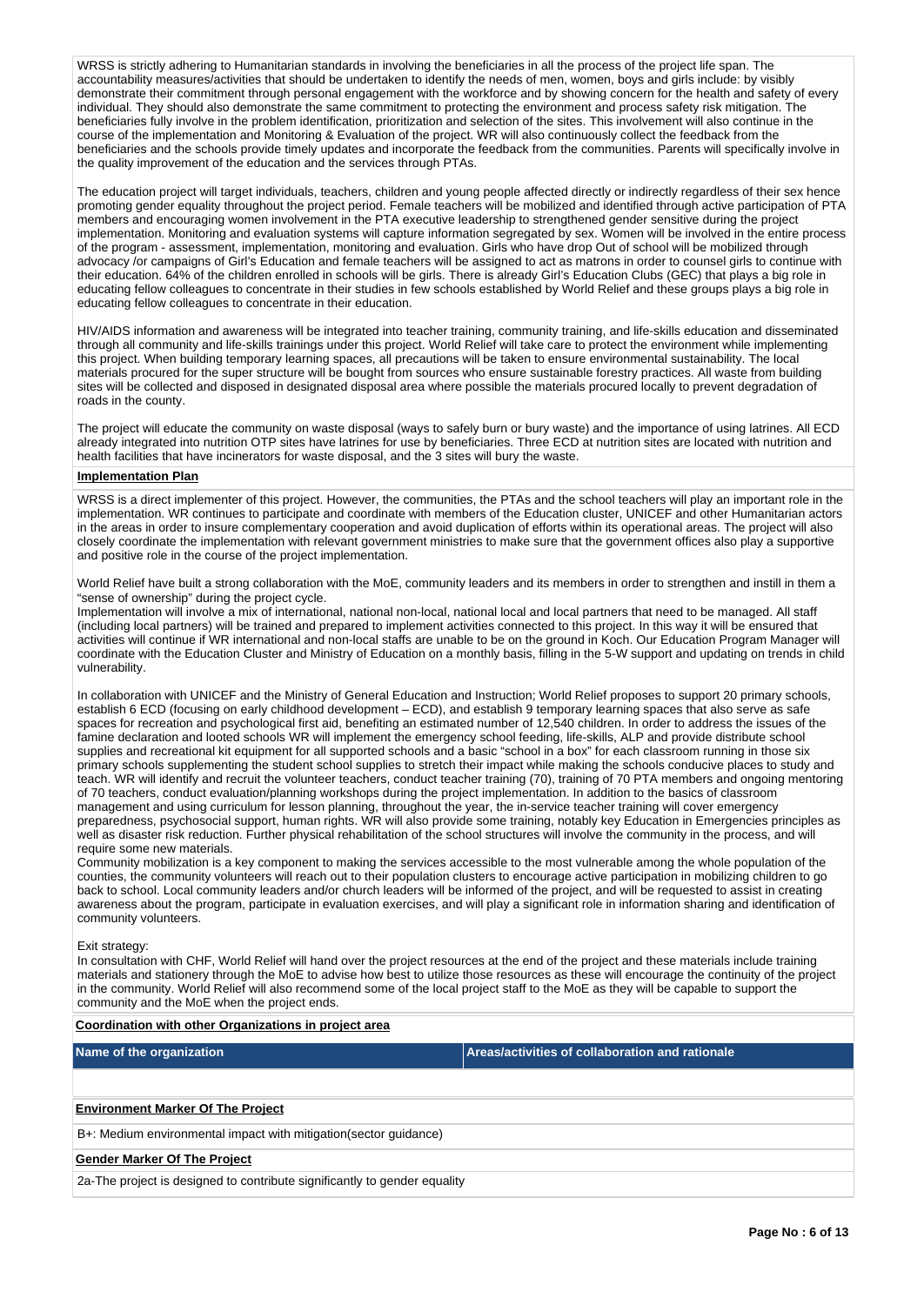## **Justify Chosen Gender Marker Code**

The response will adhere to safe programming and implement specific protection activities and gender issues. Men, Women and Children have experience the consequences of conflict and displacements differently and it is important to account for these differing needs in any response. This will mean organizing focus group discussions for women to allow them the opportunity to talk about the issues affecting gender and protection, or the segregation of latrine facilities to ensure privacy for women and girls in relation to WASH. In addition, the project will promote empowerment of women by creating greater opportunity for their involvement at the project level and in key institutions and decision-making processes. It will identify gender roles and responsibilities; access to and control over household productive assets and resources; household decision-making and risk management strategies (savings and contingency funds).

# **Protection Mainstreaming**

World Relief has a mandate to serve the most vulnerable people around the world. In doing this, it strongly incorporates protection issues into the design, implementation, and evaluation of assistance programs whenever possible and appropriate. This is done in order to assist IDPs and other vulnerable populations to reduce or manage risks from violence, abuse, harassment, and exploitation. As violations of rights and abuses specifically to women and children is mainly a function of attitude and cultural values of the communities, protection will be primarily incorporated in the training sessions that are provided to teachers, PTAs and the community leaders. WRSS will also make due preparations in the course of the construction of the classrooms to avoid accident to the children in the schools.

This project will address protection issues through the provision of learning opportunities (safe learning environment) to all the affected children, both boys and girls enrolled in schools as part of their rights to education. Also, training of teachers, community leaders and other groups on Disaster Risks Reduction and life-skills will reduce the vulnerabilities of the vulnerable populations. The project will promote a culture of peace, including through support for peace education programmes and other non-violent approaches to conflict prevention and resolution. In addition, the project will put some particular attention and adequate resources to the rehabilitation of children affected by armed conflict through counseling, trauma healing, and education, as a preventive measure and as a means of reintegrating them into society. Parents or other care-givers will be encouraged to provide good and consistent support and guidance to the affected children and also create support from friendship/community networks and teachers to the re-establishment of a normal pattern of daily life. Teachers will be encouraged to provide an educational climate which is emotionally positive, open and supportive; and appropriate role models which encourage constructive coping mechanism.

#### **Country Specific Information**

# **Safety and Security**

The Safety and security situation is volatile and difficult to predict in the target areas. The security situations in the proposed operating areas, especially in Koch County, remain tense and unpredictable. WRSS understands the challenges of conflict and access in the proposed operating areas and maintains security focal points at the local operating level as well a security expert at the Home Office level. WRSS also works with the United Nations' Department of Safety and Security (UNDSS) in Juba. Security plans are maintained for each operational area.In past experience, when WRSS international or relocatable national staff have had to be temporarily relocated due to security concerns, local national staff, School administrators and PTA have proven able to continue serving beneficiaries until service levels can be fully restored. Also, working through these education actors ensures that knowledge and structures are in place within communities when WRSS's interventions end.

World Relief has strategically categorized the security situation management as below:

Security Category 2, international staffs are not able to maintain a presence in Koch, Guit and Fangak: non-local national staff will maintain a presence in Koch, Guit and Fangak and rotate out on a 3 week schedule. WR will ensure that there is always a non-local staff in Koch, Guit and Fangak who is able to provide management oversight to the project. Daily communication with the implementation site will be maintained via satellite phone. On the ground staff will be able to provide updates; Project Manager will be able to meet with local partners and county officials. Community groups, local staff and beneficiary representatives will be able to meet with the Project Manager. Monitoring missions will be conducted when security permits.

Security Category 3, international and non-local staffs are unable to maintain presence in Koch and Fangak: Project Manager and non-local staff are able to accompany flights to Koch and conduct management meetings. Local staff and local partners will be responsible for both implementation and management of activities. Daily communication with the implementation site will be maintained via satellite phone. On the ground staff will be able to provide updates; Project Manager will be able to meet with local partners and county officials. Community groups, local staff and beneficiary representatives will be able to meet with the Project Manager. Monitoring missions will be conducted when security permits.

Security Category 4, international and non-local staff not able to fly into Koch: implementation and management of activities will be conducted by local staff and local partners. Daily communication with the implementation site will be maintained via satellite phone. On the ground staff will be assisted to move out of Koch for management meetings in Bentiu, as Koch perceives other locations as a threat. Reports will be provided daily via satellite phone. When security permits, Project Manager and M&E staff will travel to Bentiu for management and monitoring meetings.

#### **Access**

WRSS accesses the project sites from Juba by airplanes and helicopters. Roads are badly affected and not maintained for years. within the project locations staffs can use vehicles, quad bikes and motor bikes.

Given the uncertainty of future security for access to the site locations, and the complexity of access now that access may deteriorate due to the recurring insecurity in the project sites, all staff and materials must be flown via Bentiu and transported to Guit and Koch or also directly to Koch as well directly to Fangak, we have envisioned the following possible scenarios and implications for project management and implementation.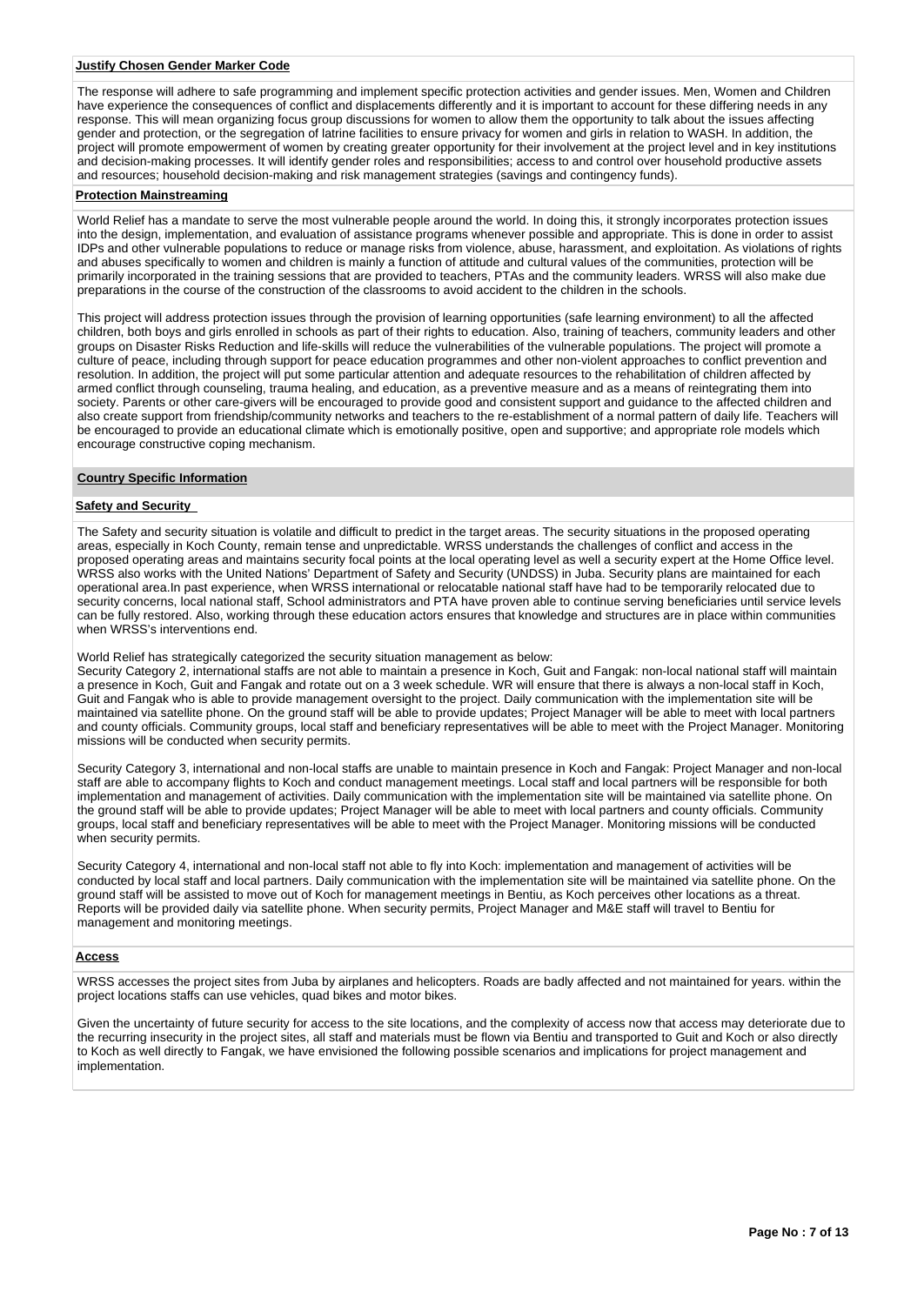# **BUDGET**

| Code | <b>Budget Line Description</b>                                                                                                                                                                                     |   | $D / S$ Quantity | Unit<br>cost           | <b>Duration</b><br><b>Recurran</b><br>ce | $\%$<br>charged<br>to CHF | <b>Total Cost</b> |
|------|--------------------------------------------------------------------------------------------------------------------------------------------------------------------------------------------------------------------|---|------------------|------------------------|------------------------------------------|---------------------------|-------------------|
|      | 1. Staff and Other Personnel Costs                                                                                                                                                                                 |   |                  |                        |                                          |                           |                   |
| 1.1  | Country Director - Juba 5%                                                                                                                                                                                         | D |                  | $1 \, 6,500$<br>.00    | 9                                        | 5.00                      | 2,925.00          |
|      | County Director oversees WR country operations in South Sudan, charged 5% to SSHF                                                                                                                                  |   |                  |                        |                                          |                           |                   |
| 1.2  | Program Director - Juba 5%                                                                                                                                                                                         | D |                  | $1 \, 4,500$<br>.00    | 9                                        | 5.00                      | 2,025.00          |
|      | Oversees all programmatic aspects. 5% salary charged to SSHF                                                                                                                                                       |   |                  |                        |                                          |                           |                   |
| 1.3  | Education Program Manager - 20%                                                                                                                                                                                    | D |                  | $1 \mid 3,000$<br>.00  | 9                                        | 20.00                     | 5,400.00          |
|      | Responsible for the implementation of all education programs both Juba and field locations. 20% charged to SSHF.                                                                                                   |   |                  |                        |                                          |                           |                   |
| 1.4  | Grants and Finance Manager - 5%                                                                                                                                                                                    | D |                  | $1 \, 5,000$<br>.00    | 9                                        | 5.00                      | 2,250.00          |
|      | Responsible for country financial management. 5% salary charged to SSHF.                                                                                                                                           |   |                  |                        |                                          |                           |                   |
| 1.5  | Education Project Coordinator - 100%                                                                                                                                                                               | D |                  | $1 \mid 1,800$<br>.00  | 9                                        | 100.00                    | 16,200.00         |
|      | Responsible for coordination of education activities at State and field level and provide support in training of field project staff.<br>Two for Koch/Boaw and one for Guit. 100% salary charged to SSHF           |   |                  |                        |                                          |                           |                   |
| 1.6  | WASH Officer - 50%                                                                                                                                                                                                 | D |                  | $2 \mid 1,200$<br>.00  | 9                                        | 50.00                     | 10,800.00         |
|      | Responsible for the implementation of all WASH in Schools activities. 100% salary charged under SSHF.                                                                                                              |   |                  |                        |                                          |                           |                   |
| 1.7  | Protection Officer - 30%                                                                                                                                                                                           | D |                  | $2 \mid 1,200$<br>.00  | 9                                        | 30.00                     | 6,480.00          |
|      | Responsible for the implementation and coordination of protection components and other cross cutting issues such as GBV,<br>Child Protection. 30% charged to SSHF.                                                 |   |                  |                        |                                          |                           |                   |
| 1.8  | HR & Admin Manager - Juba 5%                                                                                                                                                                                       | D |                  | $1 \mid 3,500$<br>.00  | 9                                        | 5.00                      | 1,575.00          |
|      | Responsible for Human Resource Management and processes for WRSS country wide. 5% charged to SSHF                                                                                                                  |   |                  |                        |                                          |                           |                   |
| 1.9  | HR Officer - 25% Juba                                                                                                                                                                                              | D | 1 <sup>1</sup>   | 800.0<br>0             | 9                                        | 25.00                     | 1,800.00          |
|      | Support in Human Resource Management and process of recruitment of project staff. 25% salary charged under SSHF.                                                                                                   |   |                  |                        |                                          |                           |                   |
| 1.10 | Logistics Officer - 10% Koch                                                                                                                                                                                       | D |                  | 1   900.0<br>0         | 9                                        | 10.00                     | 810.00            |
|      | Provide support with supply chain management at county office level. 10% Charged to SSHF                                                                                                                           |   |                  |                        |                                          |                           |                   |
| 1.11 | Driver - 10% Koch                                                                                                                                                                                                  | D |                  | 1 600.0<br>0           | 9                                        | 10.00                     | 540.00            |
|      | Responsible for driving and minor repairs and servicing of vehicles at field level. 5% charged to CHF.<br>Responsible for driving and minor repairs and servicing of vehicles at field level. 10% charged to SSHF. |   |                  |                        |                                          |                           |                   |
| 1.12 | Cooks/Cleaners/Water carrier - 2: 25% Koch / Fangak                                                                                                                                                                | D |                  | 2 40.00                | 9                                        | 100.00                    | 720.00            |
|      | Provide support on-site kitchen facilities and ensure water supplied in schools. 25% charged to SSHF.                                                                                                              |   |                  |                        |                                          |                           |                   |
| 1.13 | Guards 3: 25%                                                                                                                                                                                                      | D |                  | 3 200.0<br>0           | 9                                        | 25.00                     | 1,350.00          |
|      | Provide safety and security in the warehouses in schools. 25% Charged to SSHF.                                                                                                                                     |   |                  |                        |                                          |                           |                   |
| 1.14 | 17% Mandetary National Social Insur. Fund - 25%                                                                                                                                                                    | D |                  | $1 \mid 27,85$<br>0.00 | 1                                        | 25.00                     | 6,962.50          |
|      | This cost cover social insurance for staffs involved in education activities. 25% charged to SSHF                                                                                                                  |   |                  |                        |                                          |                           |                   |
| 1.15 | 15% National Insurance/Accident & Medical/R&R Allowance                                                                                                                                                            | D |                  | $1 \mid 27,85$<br>0.00 | $\mathbf{1}$                             | 15.00                     | 4,177.50          |
|      | Covers education staff medical/R&R allowance. 15% charged to SSHF.                                                                                                                                                 |   |                  |                        |                                          |                           |                   |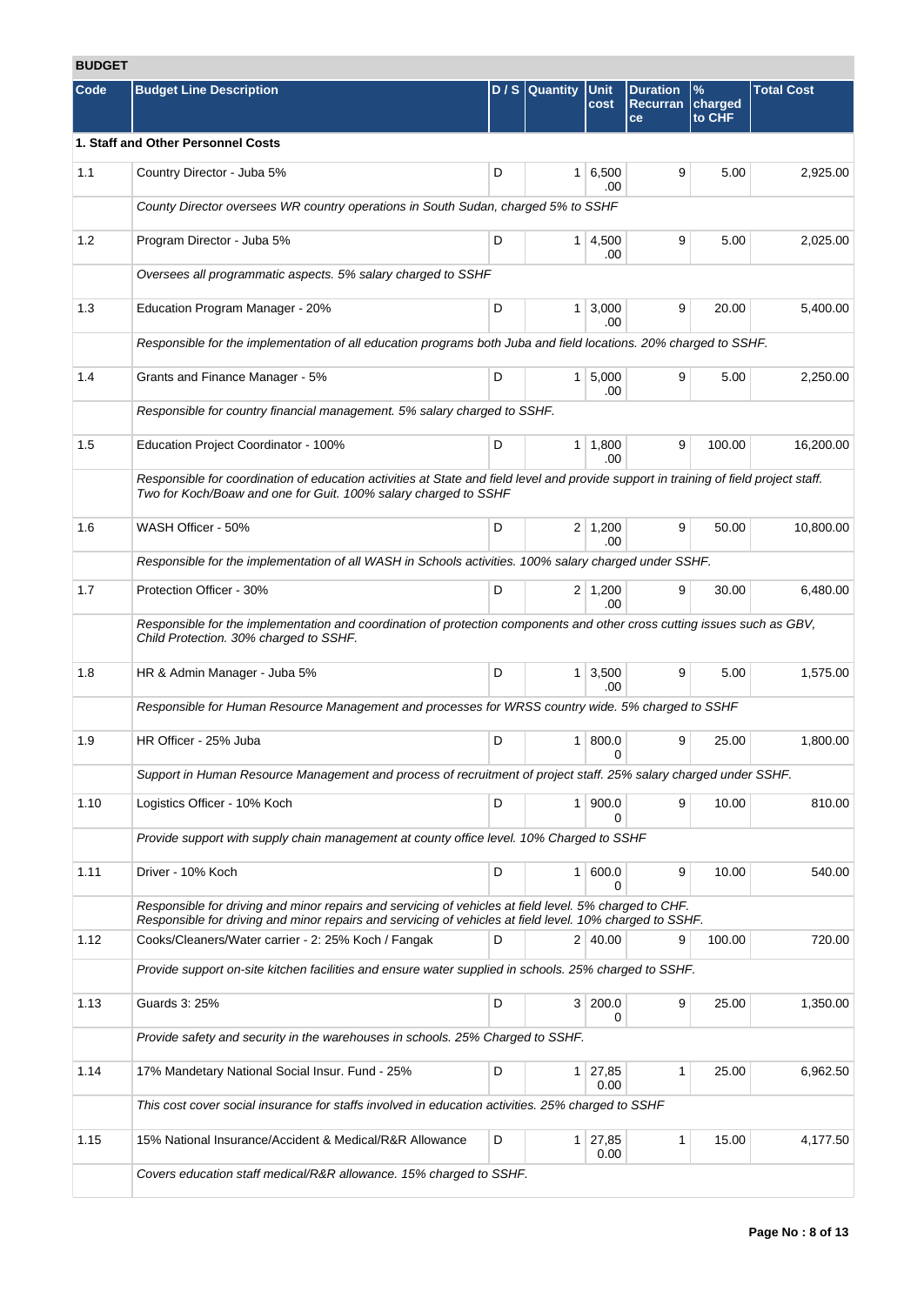| 1.16 | <b>International Staff Benefits</b>                                                                                                                                                                | D | 1              | 3,000<br>.00          | 9            | 25.00  | 6,750.00  |
|------|----------------------------------------------------------------------------------------------------------------------------------------------------------------------------------------------------|---|----------------|-----------------------|--------------|--------|-----------|
|      | Visas, Passports, registration, meal allowances, R&R for international staff (25% of salaries). 25% charged to SSHF                                                                                |   |                |                       |              |        |           |
|      | <b>Section Total</b>                                                                                                                                                                               |   |                |                       |              |        | 70,765.00 |
|      | 2. Supplies, Commodities, Materials                                                                                                                                                                |   |                |                       |              |        |           |
| 2.1  | Procurement of food supplies and ready-made food (Biscuits,<br>Energey bars)                                                                                                                       | D |                | 4 12,00<br>0.00       | 1            | 100.00 | 48,000.00 |
|      | Procure food supplies (Sorghum, Lentils, Cooking Oil, Salt) and ready-made food for the beneficiaries. 100% charged to SSHF.                                                                       |   |                |                       |              |        |           |
| 2.2  | Empty sacs                                                                                                                                                                                         | D | 1              | 300.0<br>0            | 2            | 30.00  | 180.00    |
|      | For re-packaging damaged sacs and food for the beneficiaries. 30% charged to SSHF.                                                                                                                 |   |                |                       |              |        |           |
| 2.3  | Casual labor                                                                                                                                                                                       | D | 1              | 300.0<br>0            | 9            | 25.00  | 675.00    |
|      | Porters or Laborer during loading and off-loading food items. 30% charged to SSHF.                                                                                                                 |   |                |                       |              |        |           |
| 2.4  | Pallets for storage                                                                                                                                                                                | D | 1 <sup>1</sup> | 500.0<br>0            | 2            | 100.00 | 1,000.00  |
|      | Pallets for storage of food items in the warehouses. 100% charged to SSHF.                                                                                                                         |   |                |                       |              |        |           |
| 2.5  | <b>On-site Cooking Facilities</b>                                                                                                                                                                  | D | 1 <sup>1</sup> | 1,200<br>.00          | 1            | 100.00 | 1,200.00  |
|      | Cooking facilities and utensils in schools for on-site kitchen. 100% charged to SSHF.                                                                                                              |   |                |                       |              |        |           |
| 2.6  | <b>Teachers Incentives for EiE Volunteers</b>                                                                                                                                                      | D |                | 60 40.00              | 9            | 100.00 | 21,600.00 |
|      | Teaching EiE volunteers and facilitators incentives: 70USDx70paxX1month. 100% charged to SSHF.                                                                                                     |   |                |                       |              |        |           |
| 2.7  | Training of teachers on school nutrition programme,<br>Psychosocial support, Lifeskills, Child-centered and pedagagy                                                                               | D | 1 <sup>1</sup> | 900.0<br>0            | 3            | 100.00 | 2,700.00  |
|      | Refreshments (tea, Lunch) and transport refund for the participants during the training. 100% charged to SSHF.                                                                                     |   |                |                       |              |        |           |
| 2.8  | Training of PTA on emergency education egenagement,<br>preparedness and roles & responsibilities                                                                                                   | D | 1 <sup>1</sup> | 500.0<br><sup>0</sup> | 3            | 100.00 | 1,500.00  |
|      | Refreshments (tea, Lunch) and transport refund for the participants during the training. 100% charged to SSHF.                                                                                     |   |                |                       |              |        |           |
| 2.9  | Training materials and printing of manuals                                                                                                                                                         | D |                | $1 \mid 1,000$<br>.00 | 1            | 100.00 | 1,000.00  |
|      | Printing and Materials (Flip charts, Flip chart stand, Note books, Pens, Masking tape, Manilla cards, pencil, colours) for training<br>staff and beneficiaries in the field. 100% charged to SSHF. |   |                |                       |              |        |           |
| 2.10 | Emergency needs assessment in Rubkona, Fangak, Koch and<br><b>Guit Counties</b>                                                                                                                    | D |                | 4 150.0<br>0          | $\mathbf{1}$ | 100.00 | 600.00    |
|      | Printing of assessment tools and 100% charged to SSHF.                                                                                                                                             |   |                |                       |              |        |           |
| 2.11 | Community mobilization through BTL (Back to learning<br>campaigns)                                                                                                                                 | D |                | 6 60.00               | 3            | 100.00 | 1,080.00  |
|      | Refreshments (tea, lunch) during the mobilization of children in communities. 100% charged to SSHF.                                                                                                |   |                |                       |              |        |           |
| 2.12 | <b>Stationaries</b>                                                                                                                                                                                | D | $\mathbf{1}$   | 450.0                 | 2            | 50.00  | 450.00    |
|      | Office supplies (reams of papers, cartridge, ink), chairs, tables etc. 50% charged to SSHF.                                                                                                        |   |                |                       |              |        |           |
| 2.13 | Water tanks for schools                                                                                                                                                                            | D |                | 4 150.0<br>0          | 1            | 100.00 | 600.00    |
|      | Purchase of water tank for water storage for rural schools. 100% charged under SSHF.                                                                                                               |   |                |                       |              |        |           |
| 2.14 | Agrictural tools for school gardens                                                                                                                                                                | D | 4              | 250.0                 | 1            | 100.00 | 1,000.00  |
|      | Purchase tools for establishing school gardens in supported schools. 100% charged under SSHF.                                                                                                      |   |                |                       |              |        |           |
|      | <b>Section Total</b>                                                                                                                                                                               |   |                |                       |              |        | 81,585.00 |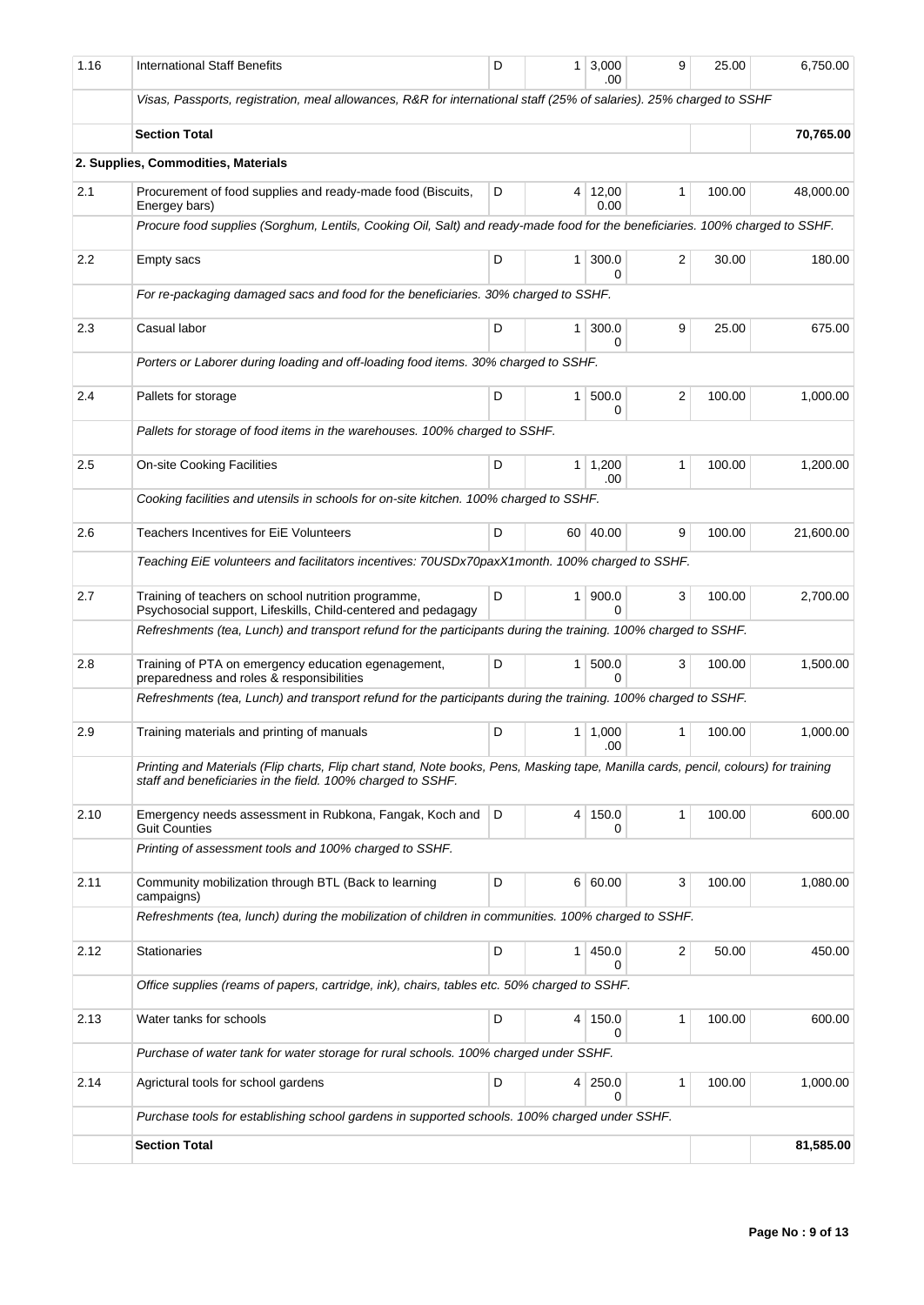|           | 3. Equipment                                                                                                                                                                                                            |    |                |               |                |        |           |
|-----------|-------------------------------------------------------------------------------------------------------------------------------------------------------------------------------------------------------------------------|----|----------------|---------------|----------------|--------|-----------|
| 3.1       | Computer                                                                                                                                                                                                                | D  |                | 2 700.0<br>0  | $\mathbf{1}$   | 100.00 | 1,400.00  |
|           | A computer is needed for regular business functions including email, report writing, and data tracking and are charged at \$1,000*<br>1 unit* $100\%$ effort = \$850<br>100% charged to SSHF                            |    |                |               |                |        |           |
| 3.2       | Purchase of 1 Quad-bike (Honda): Fangak 1                                                                                                                                                                               | D  | $\mathbf{1}$   | 13,50<br>0.00 | 1              | 100.00 | 13,500.00 |
|           | Purchase of Quad-bikes for seasonal (rainy) responses to schools during food distribution in remote areas to support field<br>supervision and monitoring of project activities. 100% charged under SSHF.                |    |                |               |                |        |           |
| 3.3       | Thuraya in Fangak                                                                                                                                                                                                       | D  | 1 <sup>1</sup> | 1,240<br>.00  | 1              | 100.00 | 1,240.00  |
|           | A Thuraya is needed for communication in areas where the mobile phone network is not operational or in emergency situations<br>when a mobile phone is not functioning charged at \$1,240* 1 unit* 100% effort = \$1,240 |    |                |               |                |        |           |
|           | <b>Section Total</b>                                                                                                                                                                                                    |    |                |               |                |        | 16,140.00 |
|           | 4. Contractual Services                                                                                                                                                                                                 |    |                |               |                |        |           |
| 4.1       | Rehabiliate 1 classrooms in Koch 1 /Guit1 /Fangak 1                                                                                                                                                                     | D  | 5 <sup>1</sup> | 300.0<br>0    | 2              | 100.00 | 3,000.00  |
|           | Rehabilitate damaged and destroyed classrooms. 100% charged to SSHF                                                                                                                                                     |    |                |               |                |        |           |
| 4.2       | Build semi-permanent structures in Koch 1/ Guit 1 and Fangak<br>2                                                                                                                                                       | D  | 4              | 450.0<br>0    | $\overline{2}$ | 100.00 | 3,600.00  |
|           | Build semi-permanent classrooms in a newly re-opened schools. 100% charged to SSHF                                                                                                                                      |    |                |               |                |        |           |
| 4.3       | Build kitchen for school feeding in Koch, Guit & Fangak                                                                                                                                                                 | D  | 4              | 300.0<br>0    | 2              | 100.00 | 2,400.00  |
|           | Building or setting up costs of the on-site kitchen. 100% charged to SSHF.                                                                                                                                              |    |                |               |                |        |           |
| 4.4       | Build/establish emergency latrines in Koch, Guit and Fangak<br>schools                                                                                                                                                  | D  |                | 6 150.0<br>0  | 3              | 100.00 | 2,700.00  |
|           | Establishing emergency latrines in schools. 100% charged to SSHF.                                                                                                                                                       |    |                |               |                |        |           |
|           | <b>Section Total</b>                                                                                                                                                                                                    |    |                |               |                |        | 11,700.00 |
| 5. Travel |                                                                                                                                                                                                                         |    |                |               |                |        |           |
| 5.1       | Local Air travel (Project Staff)                                                                                                                                                                                        | D  | 4              | 275.0<br>0    | 7              | 100.00 | 7,700.00  |
|           | Travel to field and back to Juba for program staff including program director and M&E's field monitoring trips. charged 50% to<br>SSHF                                                                                  |    |                |               |                |        |           |
| 5.2       | Local Air transport Program Supplies and food for schools to<br>Koch/Fangak/Bentiu-Guit schools                                                                                                                         | D  | $\overline{4}$ | 600.0<br>0    | 9              | 100.00 | 21,600.00 |
|           | Two charter flight bi-monthly for transportation of food and education supplies to the field. Charged 100% to SSHF                                                                                                      |    |                |               |                |        |           |
| 5.3       | Local Non-Air transport                                                                                                                                                                                                 | D  | 3 <sup>1</sup> | 600.0<br>0    | 9              | 20.00  | 3,240.00  |
|           | Hire of truck for local distribution of education supplies to remote locations including porters where vehicles can't reach and<br>during peak of wet season. 20% charged to SSHF.                                      |    |                |               |                |        |           |
|           | <b>Section Total</b>                                                                                                                                                                                                    |    |                |               |                |        | 32,540.00 |
|           | 6. Transfers and Grants to Counterparts                                                                                                                                                                                 |    |                |               |                |        |           |
| NA        | NA                                                                                                                                                                                                                      | ΝA | 0              | 0.00          | 0              | 0      | 0.00      |
|           | <b>NA</b>                                                                                                                                                                                                               |    |                |               |                |        |           |
|           | <b>Section Total</b>                                                                                                                                                                                                    |    |                |               |                |        | 0.00      |
|           | 7. General Operating and Other Direct Costs                                                                                                                                                                             |    |                |               |                |        |           |
| 7.1       | Motor Vehicle Maintenance & Depreciation                                                                                                                                                                                | D  | 1              | 350.0<br>0    | 9              | 30.00  | 945.00    |
|           | Repairs and maintenance of motor vehicle and replacement of tyres. 30% charged to SSHF.                                                                                                                                 |    |                |               |                |        |           |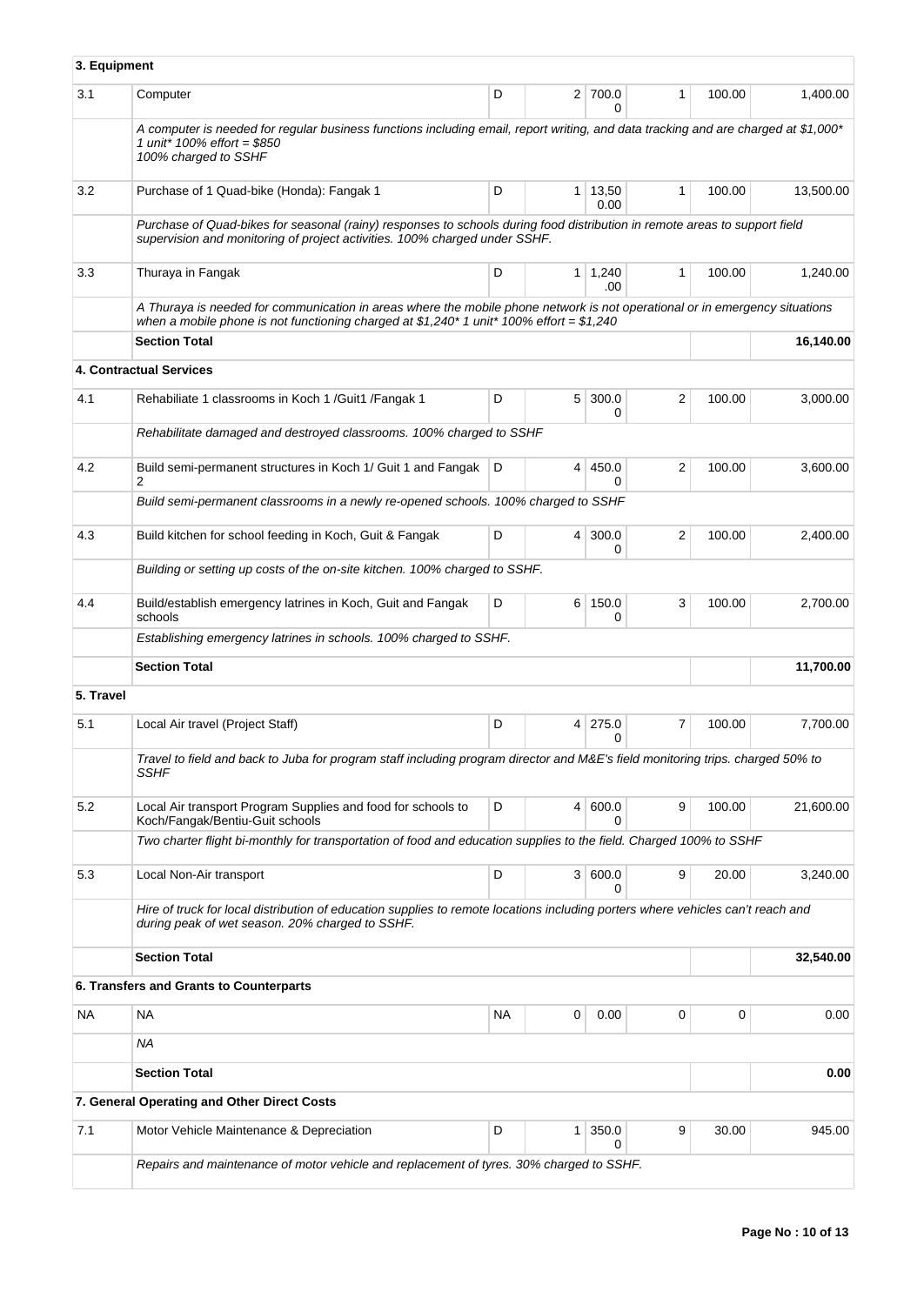| 7.2  | Fuel                                                                                                                                                              | D | 1 <sup>1</sup> | 500.0                 | 9 | 30.00  | 1,350.00 |
|------|-------------------------------------------------------------------------------------------------------------------------------------------------------------------|---|----------------|-----------------------|---|--------|----------|
|      | Vehicle use for transportation of education materials and supplies from main store to project sites (remote areas) and supervisory<br>trips. 30% charged to SSHF. |   |                |                       |   |        |          |
| 7.3  | Office operation - Koch                                                                                                                                           | D |                | 1 600.0<br>0          | 9 | 30.00  | 1,620.00 |
|      | Cost of running the office in the field - 30% is allocated to SSHF.                                                                                               |   |                |                       |   |        |          |
| 7.4  | Office operation - Bentiu PoC (Rubkona)                                                                                                                           | D |                | 1   600.0<br>0        | 9 | 30.00  | 1,620.00 |
|      | Cost of running the office in the field. 30% charged to SSHF.                                                                                                     |   |                |                       |   |        |          |
| 7.5  | Office operation - Guit                                                                                                                                           | D | 1 <sup>1</sup> | 600.0<br>0            | 9 | 20.00  | 1,080.00 |
|      | Cost of running the office in the field. 20% charged to SSHF.                                                                                                     |   |                |                       |   |        |          |
| 7.6  | Office operation - Fangak                                                                                                                                         | D | 1 <sup>1</sup> | 600.0<br>0            | 9 | 20.00  | 1,080.00 |
|      | Cost of running the office in the field. 20% charged to SSHF.                                                                                                     |   |                |                       |   |        |          |
| 7.7  | Communications - Thuraya, VSAT, Mobile phones                                                                                                                     | D |                | 1 700.0<br>0          | 9 | 30.00  | 1,890.00 |
|      | Airtime for project staff and Thuraya communications with field. 30% charged to SSHF.                                                                             |   |                |                       |   |        |          |
| 7.8  | Accommodation and food - Koch/Buaw                                                                                                                                | D |                | 1 600.0<br>0          | 9 | 20.00  | 1,080.00 |
|      | Accommodation and food for 5 program staff in Koch/Boaw. 20% charged to SSHF.                                                                                     |   |                |                       |   |        |          |
| 7.9  | Accommodation and food - Bentiu PoC (Rubkona)                                                                                                                     | D |                | $1 \mid 1,000$<br>.00 | 9 | 20.00  | 1,800.00 |
|      | Accommodation and food for 4 program staff in Humanitarian Hub. 20% charged to SSHF.                                                                              |   |                |                       |   |        |          |
| 7.10 | Accommodation and food - Guit                                                                                                                                     | D |                | $1 \mid 1,000$<br>.00 | 9 | 20.00  | 1,800.00 |
|      | Accommodation and food for 2 program staff in Guit. 20% charged to SSHF.                                                                                          |   |                |                       |   |        |          |
| 7.11 | Accommodation and food - Fangak                                                                                                                                   | D |                | 1   1,000<br>.00      | 9 | 20.00  | 1,800.00 |
|      | Accommodation and food for 3 program staff in Fangak. 20% charged to SSHF.                                                                                        |   |                |                       |   |        |          |
| 7.12 | Office Rent, Maintenance & Ultities - Juba                                                                                                                        | D |                | 1 600.0<br>0          | 9 | 20.00  | 1,080.00 |
|      | Rent, water, stationery, minor repairs, etc for Country office. 20% charged to SSHF.                                                                              |   |                |                       |   |        |          |
| 7.13 | Accommodation, Maintenance and food - Juba                                                                                                                        | D |                | 1   400.0<br>0        | 9 | 20.00  | 720.00   |
|      | Accommodation and food for program staff in Juba. 20% charged to SSHF.                                                                                            |   |                |                       |   |        |          |
| 7.14 | Security equipment and supplies                                                                                                                                   | D |                | 1 600.0               | 9 | 15.00  | 810.00   |
|      | Procurement of security equipment and supplies for field locations. 25% charged to SSHF.                                                                          |   |                |                       |   |        |          |
| 7.15 | Monitoring and Evaluation                                                                                                                                         | D |                | 1 150.0<br>0          | 3 | 100.00 | 450.00   |
|      | DSA for project staff during field visits, Printing of tools, hire of volunteers, refreshments of the participants. 100% charged to<br>SSHF.                      |   |                |                       |   |        |          |
| 7.16 | <b>Bank Charges</b>                                                                                                                                               | D | 1 <sup>1</sup> | 150.0<br>0            | 9 | 100.00 | 1,350.00 |
|      | Bank Charges. 100% charged to SSHF.                                                                                                                               |   |                |                       |   |        |          |
| 7.17 | T-shirts and Caps                                                                                                                                                 | D |                | 20 30.00              | 1 | 100.00 | 600.00   |
|      | T-shirts and Caps are needed for project staff for visibility and are charged at \$50*20 staff* 100% effort = \$1,000                                             |   |                |                       |   |        |          |
| 7.18 | Signs, Stickers, and Asset Tags                                                                                                                                   | D |                | 1   845.0<br>0        | 1 | 100.00 | 845.00   |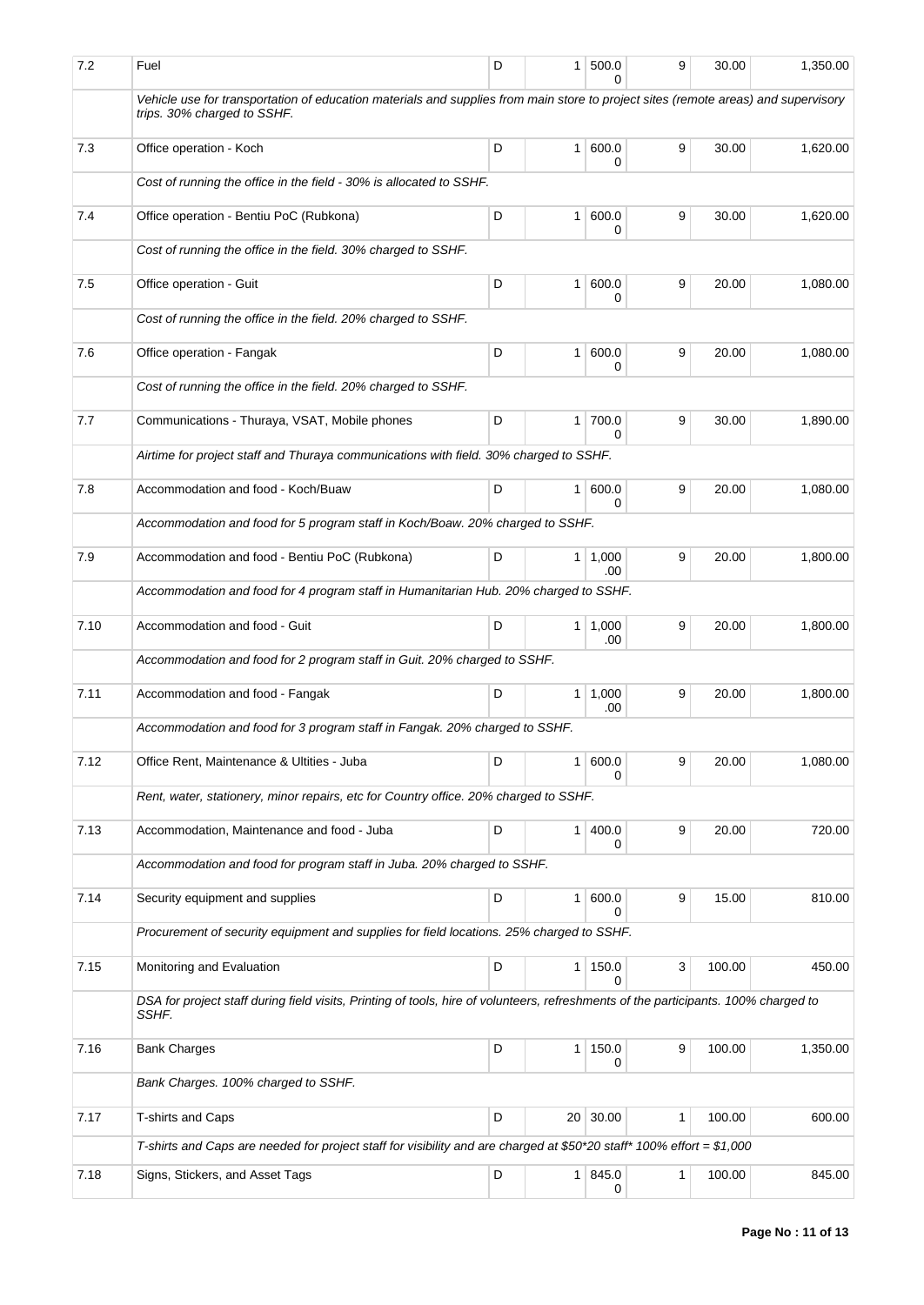| Visibility in all project locations |        |            |
|-------------------------------------|--------|------------|
| <b>Section Total</b>                |        | 21,920.00  |
| <b>SubTotal</b>                     | 182.00 | 234,650.00 |
| <b>Direct</b>                       |        | 234,650.00 |
| Support                             |        |            |
| <b>PSC Cost</b>                     |        |            |
| <b>PSC Cost Percent</b>             |        | 7.00       |
| <b>PSC Amount</b>                   |        | 16,425.50  |
| <b>Total Cost</b>                   |        | 251,075.50 |

# **Project Locations**

| <b>Location</b>   | <b>Estimated</b><br>percentage<br>of budget<br>for each<br><b>location</b> | <b>Estimated number of beneficiaries</b><br>for each location |       |  |           |                      | <b>Activity Name</b>                                                                                                                                                                                                                                                                                                                                                                                                                                                                                                                                                                                                                                                                                                                                                                                                                                                                                                                                                                                                                                                                                                                                                 |
|-------------------|----------------------------------------------------------------------------|---------------------------------------------------------------|-------|--|-----------|----------------------|----------------------------------------------------------------------------------------------------------------------------------------------------------------------------------------------------------------------------------------------------------------------------------------------------------------------------------------------------------------------------------------------------------------------------------------------------------------------------------------------------------------------------------------------------------------------------------------------------------------------------------------------------------------------------------------------------------------------------------------------------------------------------------------------------------------------------------------------------------------------------------------------------------------------------------------------------------------------------------------------------------------------------------------------------------------------------------------------------------------------------------------------------------------------|
|                   |                                                                            | Men                                                           | Women |  |           | Boys   Girls   Total |                                                                                                                                                                                                                                                                                                                                                                                                                                                                                                                                                                                                                                                                                                                                                                                                                                                                                                                                                                                                                                                                                                                                                                      |
| Jonglei -> Fangak | 30                                                                         | 310                                                           | 385   |  | 980 1,100 |                      | 2,775 Activity 1.1.1: Conduct community mobilization<br>through UNICEF "Back To Learning" initiatives in<br>the supported schools and new schools.<br>Activity 1.1.2: Procurement of food supplies<br>(Sorghum, Lentils, Cooking Oil, Salt) and ready-<br>made food (biscuits, energy bars) for 20<br>supported schools.<br>Activity 1.1.3: Distribution of food supplies<br>(Sorghum, Lentils, Cooking oil, Salt) and ready-<br>made food (biscuits, energy bars) in 20<br>supported schools.<br>Activity 1.1.4: Establish on-site kitchen and<br>storage facilities in new schools.<br>Activity 1.1.5: Recruit women as cooks or helpers<br>in new schools for on-site kitchens (Koch, Guit<br>(Unity State) and Fangak (Jonglei) and build their<br>livelihoods oppo<br>Activity 1.1.6: Establish school gardens and<br>provide agricultural tools in 10 schools for<br>gardening (sustainability).<br>Activity 1.1.7: Train teachers, PTA, learners and<br>cooks on commodity management, storage,<br>record keeping, data collection and food<br>preparation<br>Activity 1.1.8: Train teachers and PTA on life-<br>saving, PSS and referral pathways mechanisms |